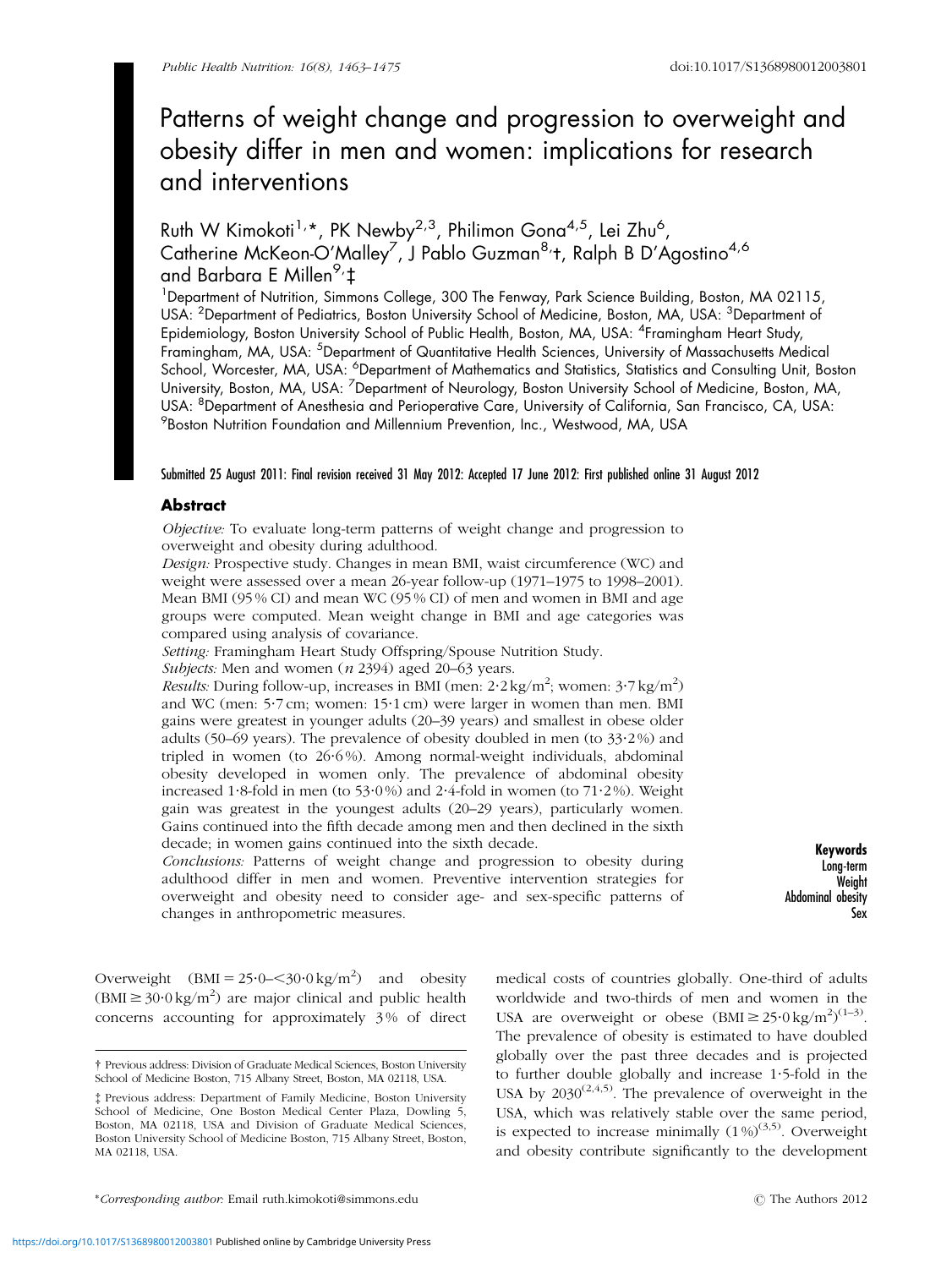of CVD, type 2 diabetes mellitus and certain forms of cancer<sup> $(6,7)$  $(6,7)$ </sup>, as well as to cause-specific mortality and all-cause mortality<sup>[\(8\)](#page-10-0)</sup>.

Evidence mainly from Caucasian populations and cross-sectional studies indicates that abdominal obesity (waist circumference (WC): men  $\geq$ 102 cm; women  $\geq$ 88 cm), which affects approximately two-fifths (men: 29%; women: 48%) of adults worldwide<sup>[\(9\)](#page-10-0)</sup> and 53% of US adults<sup>[\(10\)](#page-10-0)</sup>, may be of greater importance in increasing morbidity and mortality risk than total obesity $(11-13)$  $(11-13)$  $(11-13)$  $(11-13)$ . Additionally, abdominal obesity is a key component of the metabolic syndrome, a clustering of cardiometabolic risk factors which includes abdominal obesity, hypertension, low HDL-cholesterol, hypertriacylglycerolaemia and hyperglycaemia<sup> $(14)$  $(14)$ </sup>. The metabolic syndrome is a major risk factor for CVD and type 2 diabetes mellitus<sup> $(14,15)$  $(14,15)$ </sup>. About 20–30% of the global adult population<sup>([16](#page-10-0))</sup> and a third of US men and women<sup>([17](#page-10-0))</sup> have the metabolic syndrome.

In the USA, obesity is the leading cause of morbidity after smoking and accounts for nearly 10 % of all deaths<sup> $(18)$  $(18)$ </sup>. Obesity is projected to pass smoking as the leading cause of death if current trends continue<sup> $(19)$  $(19)$ </sup>. The proportion of medical costs attributable to overweight and obesity, currently 10 %, is expected to rise to approximately 16–18 % (\$US 861–957 billion) of total US medical costs by  $2030^{(5)}$  $2030^{(5)}$  $2030^{(5)}$ .

Due to health-related consequences and associated medical costs, timely prevention of overweight and obesity, and in particular abdominal obesity, is critical<sup>[\(20\)](#page-10-0)</sup>. However, information to aid in preventive interventions is limited since prospective research on longitudinal patterns of weight change and especially progression to obesity in adult populations is complex, costly and limited. Furthermore, sex differences in body composition, fat distribution and energy metabolism are evident<sup> $(21,22)$ </sup> and experts are increasingly calling for sex-specific research in order to facilitate study of targeted management of men and women in relation to obesity-related and other health outcomes[\(21](#page-10-0)–[23\)](#page-10-0).

The association of obesity-related outcomes and diet quality in the Framingham Heart Study (FHS) Offspring/ Spouse Nutrition Study (FNS) cohort has previously been reported<sup> $(24-29)$  $(24-29)$  $(24-29)$ </sup>. The FNS cohort is a subset of the FHS Offspring/Spouse cohort comprising participants with comprehensive assessment of dietary data.

The primary objective of the present study was threefold: to evaluate changes in (i) BMI and (ii) weight over a mean follow-up of 26 years and (iii) changes in WC over an 11-year mean follow-up among FNS men and women. Mean BMI and WC were examined since the relationship with most health outcomes is continuous $(12,13)$  $(12,13)$ . A secondary objective was to evaluate changes in the prevalence of normal weight, overweight and obesity during the 26-year mean follow-up and change in the prevalence of abdominal obesity over the 11-year mean follow-up. It was hypothesized that among men and

women, patterns of BMI, WC and weight change differ by baseline BMI status and age.

#### Methods

# Study population and sample

For over 50 years, the FHS, which is a mostly Caucasian, middle-class cohort, has investigated risk factors for, and the natural progression of, CVD among residents of Framingham, Massachusetts<sup>[\(30](#page-11-0))</sup>. In 1971, a secondgeneration cohort of 5124 Framingham Study offspring and their spouses (men: 2483; women: 2641) were recruited, composing the Framingham Offspring/Spouse Study  $(FOS)^{(31)}$  $(FOS)^{(31)}$  $(FOS)^{(31)}$ .

Members of the FOS cohort participate in standardized clinical assessments about every 4 years including: a physical examination (exam), laboratory tests, non-invasive tests and updating of medical information $(31)$  $(31)$  $(31)$ . A subgroup of this cohort who had dietary data was fully characterized as the Framingham Nutrition Studies at exam 3  $(1984–1987)^{(32,33)}$  $(1984–1987)^{(32,33)}$  $(1984–1987)^{(32,33)}$ . A total of 3544 men and women (69%) of the original offspring cohort; men: 1716; women: 1828) aged 20–63 years with BMI  $\geq$  18.5 kg/m<sup>2</sup> had data on alcohol intake and other covariates at exam 1 (1971–1975) as well as dietary data at exam 3. Of these participants, 2394 (68 %; 1126 men and 1268 women) participated in exam 1 through exam 7 (1998–2001); this is the sample used in the current prospective study with a 26-year mean follow-up (range: 23–30 years). A sub-sample of these participants (95 %, 1084 men and 1202 women) who had measurements on WC from exam 4 (1987–1990) was evaluated for WC change. WC measures were not available from exams 1–3 (Appendix).

Compared with FOS participants without dietary data (620 men and 615 women), FNS men  $(n 1716)$  were somewhat younger and had lower weight whereas FNS women ( $n$  1828) were less likely to be on lipid-lowering medication. Both FNS men and women were less likely to smoke cigarettes, drink alcohol and to have CVD, diabetes mellitus or cancer than FOS participants without dietary data (all  $P < 0.05$ ; data not shown).

The Boston University Medical Center's Human Subjects Institutional Review Board approved the study protocol and all participants provided written informed consent.

#### Anthropometric measures

BMI (weight  $(kg)/height$   $(m<sup>2</sup>)$ ) was calculated using height and weight at exams 1–7. FHS clinic staff weighed participants (to the nearest  $0.1 \text{ kg}$ ), who were dressed in hospital gowns and without shoes, using a calibrated scale (Physician Detecto Scale #439, Webb City, MO, USA) and height was measured (to the nearest 0.6 cm) using a stadiometer (Seca #216, Hanover, MD, USA) with participants standing[\(34\)](#page-11-0). BMI categories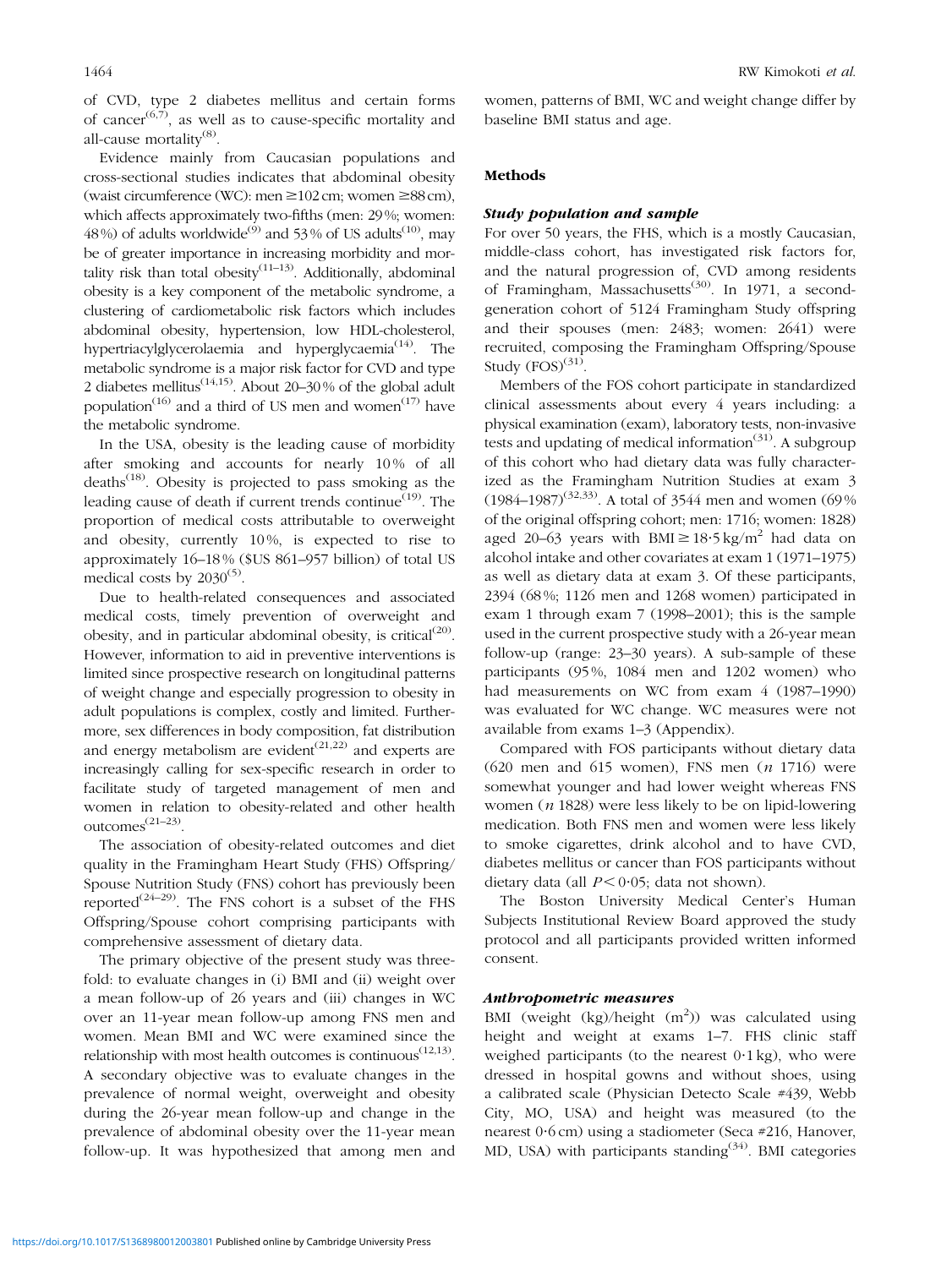(normal weight:  $BMI = 18.5 - \langle 25.0 \text{ kg/m}$ ; overweight: BMI =  $25.0 - \leq 30.0 \text{ kg/m}^2$ ; obese: BMI  $\geq 30.0 \text{ kg/m}^2$ ) were based on the National Institutes of Health and WHO criteria([35\)](#page-11-0).

WC was measured (to the nearest  $0.6$  cm) at the level of the umbilicus on standing participants with an anthropometric tape at exams  $4-\overline{7}^{(36)}$  $4-\overline{7}^{(36)}$  $4-\overline{7}^{(36)}$ . Abdominal obesity (WC: men  $\geq$ 102 cm; women  $\geq$ 88 cm) was defined according to National Institutes of Health/American Heart Association criteria([15,](#page-10-0)[35\)](#page-11-0).

# **Covariates**

Sociodemographic, behavioural, anthropometric and metabolic factors are routinely measured at Framingham exams<sup> $(37)$  $(37)$ </sup> using validated published methods. Age, educational level, menopausal status, smoking status, physical activity, alcohol intake, hypertension and lipid-lowering medications and use of hormone replacement therapy were self-reported<sup>([37\)](#page-11-0)</sup>. Current smokers were defined as participants who reported smoking  $\geq 1$  cigarette(s)/d prior to exam 1, former smokers as adults who stopped smoking between exams 1 and 7, and non-smokers as participants who had not smoked before exam 1. Physical activity was assessed using a standardized questionnaire<sup>[\(38](#page-11-0))</sup>. CVD was defined as coronary artery disease, cerebrovascular disease, peripheral artery disease and heart failure; diabetes mellitus was defined as either fasting blood glucose level  $\geq$ 126 mg/dl or treatment with insulin or an oral hypoglycaemic agent<sup>[\(37](#page-11-0))</sup>; cancer classification was based on the 1976 WHO International Classification of Disease for Oncology code 185 and includes all cancers except melanoma<sup>([39](#page-11-0))</sup>. Diagnoses of CVD and cancer were confirmed with medical records $(37)$  $(37)$ . All covariates were measured at exam 1 (baseline) except for educational level and physical activity, which were evaluated at exam 2 (1979–1982; Appendix).

# Statistical analysis

Given the gender differences in weight experiences, sex-specific analyses were conducted a priori<sup>([21,](#page-10-0)[29\)](#page-11-0)</sup>. Participant characteristics analysed at baseline include age, weight, BMI, education level, physical activity index, alcohol intake, smoking status, hypertension medication (yes/no), lipid-lowering medication (yes/no), disease presence (yes/no), as well as postmenopausal status (yes/no) and hormone replacement therapy (yes/no) in women. Marital status and parity (women) were not evaluated since data were not collected at baseline. Characteristics were summarized using means and their standard errors for continuous measures and percentages for categorical variables.

The study cohort was classified into three BMI categories (normal weight, overweight and obese) at exams 1 (baseline) and exam 7; the cohort was also classed into four baseline age groups (20–29, 30–39, 40–49 and 50–69 years). The 50–59 years and 60–69 years age groups were combined owing to the small number of participants aged 60–69 years (four men and one woman).

#### Change in mean BMI and waist circumference

Mean BMI and corresponding 95 % confidence intervals for men and women in each BMI category were computed overall and by age group at each exam. Mean WC and 95 % confidence intervals were similarly calculated at exams 4–7. PROC GLIMMIX was used to compute pair-wise mean differences between the exam cycles.

In secondary analyses, absolute change in prevalence (%) of normal weight, overweight and obesity between exams 1 and 7, as well as absolute change in prevalence (%) of abdominal obesity between exams 4 and exam 7, were computed.

#### Mean weight change

Weight change was defined as weight at exam 7 minus weight at exam 1. Change in mean weight and its standard error were calculated. Age-adjusted and multivariableadjusted analysis of covariance models, that were fitted using the SAS PROC GLM procedure<sup> $(40)$  $(40)$ </sup>, were used to assess whether weight change varied according to BMI category and age group. Least-squares means and their standard errors of weight change were calculated for each BMI category and age group. Multivariable linear regression models were adjusted for baseline age, physical activity index, alcohol intake and smoking status. These factors have been shown to be associated with weight change in this cohort<sup> $(29)$ </sup>. Post hoc pair-wise comparisons were assessed using Tukey's Honestly Significant Difference test where indicated. In secondary analyses, models were additionally adjusted for baseline weight, which was forced in the model since weight change can depend on initial weight status<sup> $(41)$ </sup>. We also conducted regression analyses using stepwise selection with  $P < 0.05$  for retention in the model to select the final set of covariates to include in the model. The final model included baseline age, smoking category and alcohol intake in men, and baseline age, physical activity index and alcohol intake in women.

All analyses were performed using the statistical software package SAS version 9.2 (2008).  $P < 0.05$  was considered statistically significant. All statistical tests were two-sided.

## Results

At baseline (1971–1975), mean weight, BMI, WC and alcohol intake, as well as prevalence of former smokers, current smokers, overweight and obesity, were higher in men than in women. Sociodemographic characteristics, physical activity index, as well as prevalence of hypertension and lipid-lowering medication use and disease were comparable in men and women [\(Table 1](#page-3-0)).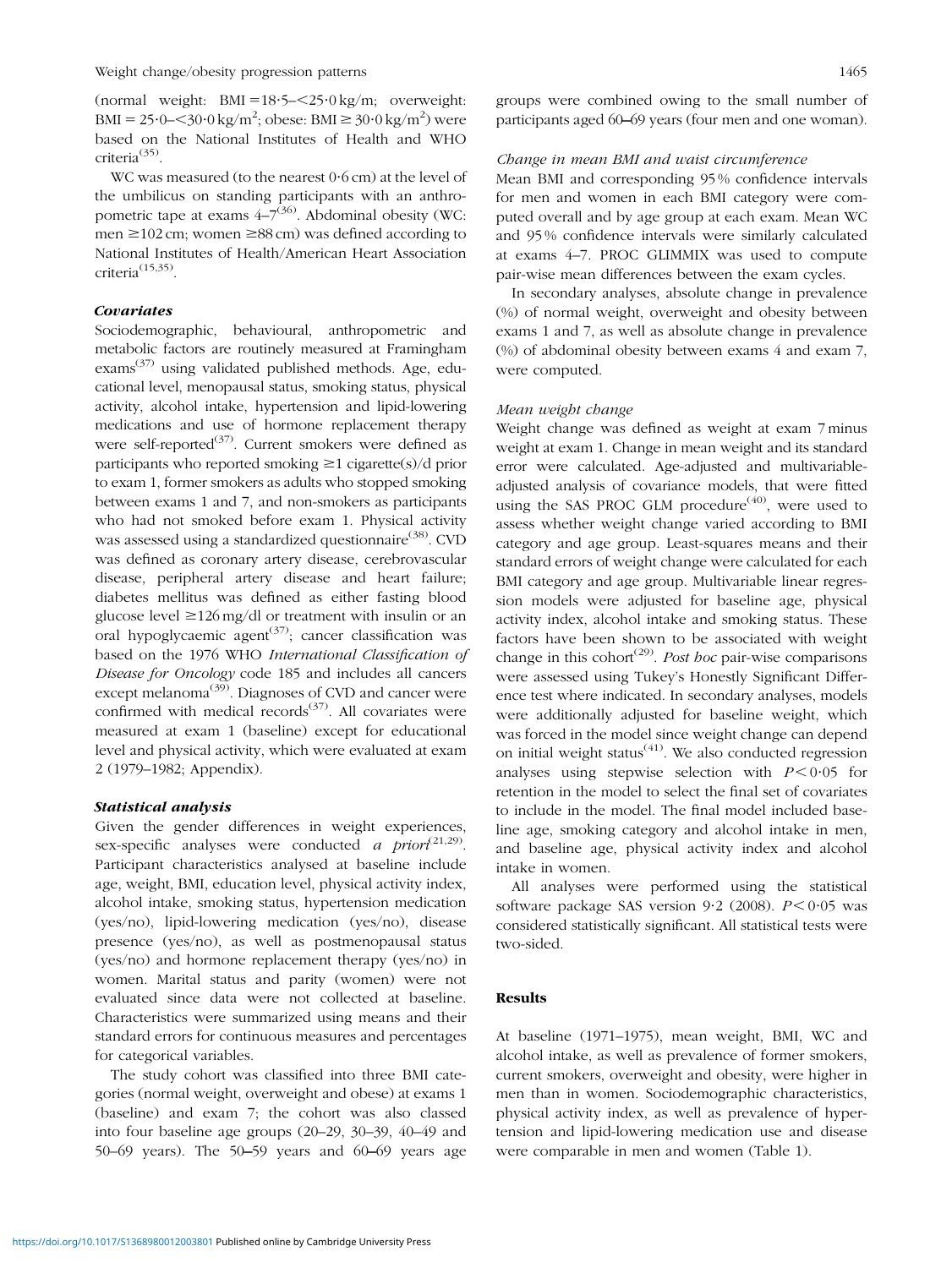#### <span id="page-3-0"></span>Table 1 Characteristics of Framingham Offspring/Spouse Nutrition Study men and women (n 2394)\*

|                                                                                      | Men $(n 1126)$ |           | Women (n 1268) |     |
|--------------------------------------------------------------------------------------|----------------|-----------|----------------|-----|
| Characteristic                                                                       | Mean           | <b>SE</b> | Mean           | SE  |
| Age (years)                                                                          | 36.5           | 0.3       | $36 - 7$       | 0.3 |
| Weight (kg)                                                                          | 82.3           | 0.3       | 62.5           | 0.3 |
| BMI $(kg/m^2)$                                                                       | 26.6           | 0·1       | 23.9           | 0·1 |
| $WC$ (cm) $+$                                                                        | 98.0           | 0.3       | 82.0           | 0.4 |
| Physical activity index‡                                                             | $35 - 7$       | 0.2       | 33.7           | 0·1 |
| Alcohol (g/week)                                                                     | 142.0          | $5-7$     | 62.5           | 2.8 |
|                                                                                      | $\%$           |           | $\%$           |     |
| Education level, $\geq$ 12 years (%) $\ddagger$                                      | 93.4           |           | 94.5           |     |
| Non-smokers                                                                          | 34.3           |           | 43.6           |     |
| Former smokers (exam 1–exam 7)                                                       | 25.3           |           | 18.5           |     |
| Smokers (%)                                                                          | 40.4           |           | 37.9           |     |
| Postmenopausal (%)                                                                   | N/A            |           | $17 - 2$       |     |
| Hormone replacement therapy (%)                                                      | N/A            |           | $3-0$          |     |
| Hypertension medication (%)                                                          | 2.7            |           | 2.6            |     |
| Lipid-lowering medication (%)                                                        | 0.7            |           | 0.2            |     |
| Diseases $(%)$                                                                       | 2.6            |           | 1.2            |     |
| Normal weight (BMI = $18.5 - \le 25.0 \text{ kg/m}^2$ ) (%)                          | 33.2           |           | 72.7           |     |
| Overweight (BMI = $25.0 - 30.0$ kg/m <sup>2</sup> ) (%)                              | 52.0           |           | 19.4           |     |
| Obese (BMI $\geq$ 30 $\cdot$ 0 kg/m <sup>2</sup> ) (%)                               | 14.7           |           | 7.9            |     |
| Abdominal obesity (WC $\geq$ 102 cm in men and $\geq$ 88 cm in women) at exam 4 (%)t | 29.2           |           | 29.1           |     |

WC, waist circumference: N/A, not applicable.

\*Values are from baseline (1971–1975) unless otherwise noted. Variables are unadjusted.

-WC was assessed at exam 4 (1987–1990).

- - Physical activity index and education level were assessed at exam 2 (1979–1982).

yDiseases include CVD, type 2 diabetes mellitus and cancer.

# Change in BMI, by baseline BMI status and age group, from 1971–1975 to 1998–2001

During the 26-year mean follow-up to exam 7, BMI increased by  $2.2 \text{ kg/m}^2$  in men and by  $3.7 \text{ kg/m}^2$  in women. Overall, BMI increased throughout follow-up in men and women aged 20–49 years at baseline and decreased in older adults (baseline 50–69 years) in the eighth decade (all *P*-trend  $\leq$ 0.0001; data not shown).

In all BMI categories, among both sexes, BMI gains were larger in younger men and women (baseline 20–39 years); conversely, BMI decreased in adults aged 50–69 years at baseline, particularly in the obese. BMI increase was more pronounced in women than in men ([Figs 1](#page-4-0) and [2](#page-5-0)).

Baseline normal-weight men aged 20–39 years experienced BMI increases throughout follow-up (both P-trend  $\leq 0.0001$ ). Normal weight progressed to overweight in men aged 20–29 years (fifth decade), 30–39 years (sixth decade) and 40–49 years (seventh decade). BMI increased all through follow-up among baseline overweight men aged 20–49 years (all P-trend  $<$  0 $\cdot$  0001). Obesity emerged only in the youngest overweight men (20–29 years) in the fifth decade. Among obese men, BMI increased throughout follow-up in those aged 20–49 years subsequent to stable BMI (age 20–29 years) and a decrease in BMI (age  $30-49$  years; P-trend  $\leq 0.01$ ; [Fig. 1](#page-4-0) and Supplementary Materials, Table 1). In absolute terms, the prevalence of normal weight decreased by  $15.0\%$  (from  $33.25\%$  to 18.2%) and that of overweight by  $3.4\%$  (from 52.0% to  $48.6\%$ ). The prevalence of obesity increased by  $18.5\%$ (from  $14.7\%$  to  $33.2\%$ ), with the largest increase occurring in men aged 20–29 years  $(6.6%)$  and the least increase in men aged 50–69 years  $(-1.5\%)$ .

Normal-weight women aged 20–49 years at baseline had BMI gains throughout follow-up (all *P*-trend  $\leq 0.0001$ ). Overweight developed in women aged 20–29 years (fifth decade), 30–39 years (sixth decade), and 40–49 years (seventh decade). Among overweight women, BMI increased all through follow-up only in those aged 30–39 years ( $P$ -trend <0.0001). Obesity emerged in the youngest overweight women a decade earlier than in overweight men (fourth decade); it also developed in overweight women aged 30–39 years (fifth decade). Among obese women, BMI increased most of the time in the younger groups (20–39 years) except for a slight decrease in mid follow-up (both P-trend  $\leq 0.0001$ ; [Fig. 2](#page-5-0) and Supplementary Materials, Table 2). The prevalence of normal weight, in absolute terms, decreased by  $36.3\%$  (from  $72.7\%$  to 36?4%) whereas that of overweight and obesity increased by 17?7% (from 19?4% to 37?1%) and 18?7% (from 7?9% to 26.6%), respectively. Women aged 20–29 years had the largest increase  $(12.5\%)$  in obesity prevalence and those aged 40–49 years the least increase (–14?7%).

# Change in waist circumference, by baseline BMI status and age group, from 1987–1990 to 1998–2001

Over the 11-year mean follow-up, between exams 4 and 7, WC increased by 5.7 cm in men and 15.1 cm in women. Overall, WC increased throughout follow-up in all age groups (all *P*-trend  $\leq 0.0001$ ; data not shown).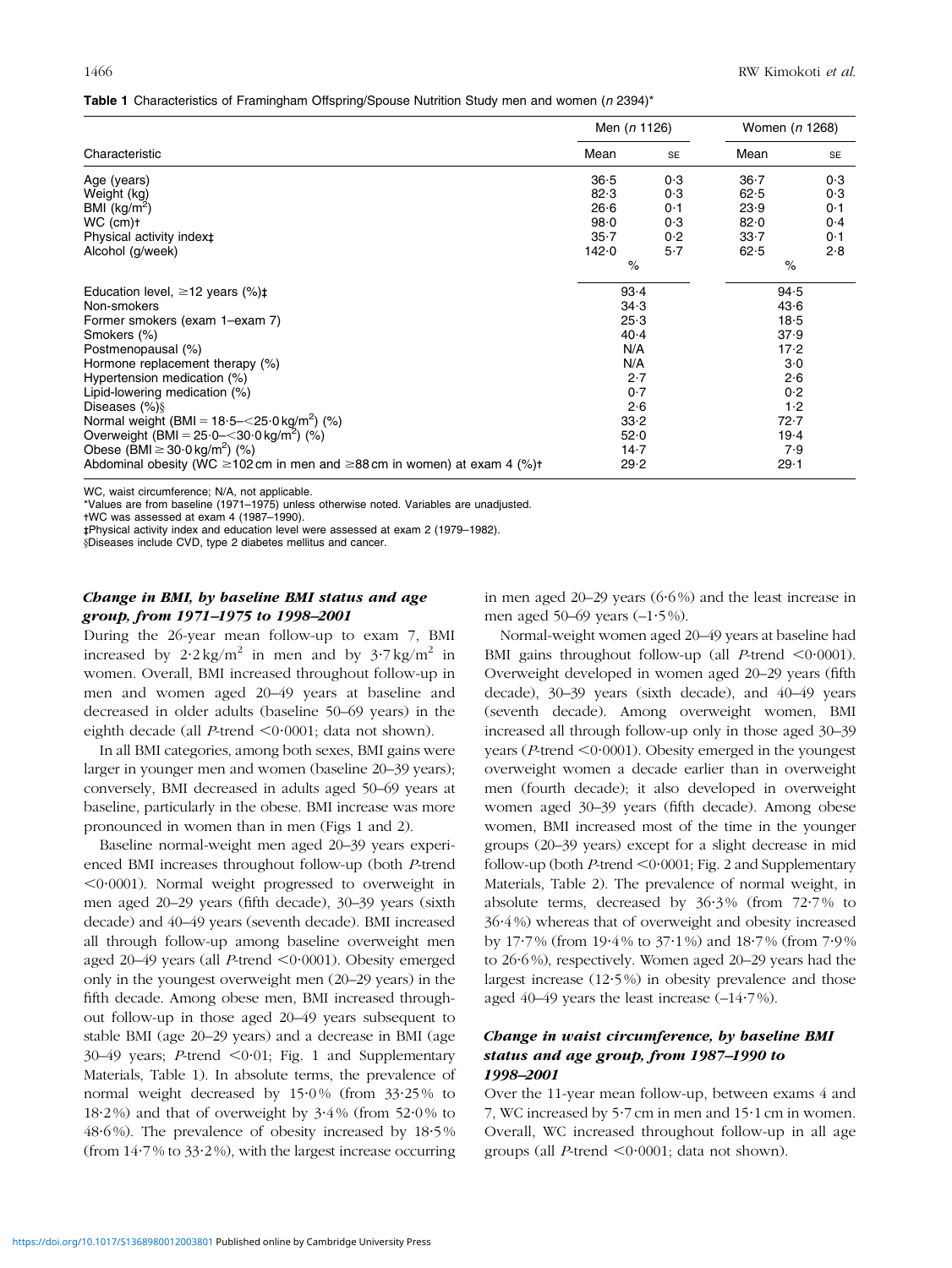<span id="page-4-0"></span>

Fig. 1 Mean BMI, 1971-1975 to 1998-2001, by baseline BMI category (a, obese; b, overweight; c, normal weight) and age group -, 20–29 years; – – – –, 30–39 years;  $\cdots$ , 40–49 years; —  $\cdots$ , 50–69 years) among Framingham Offspring/ Spouse Nutrition Study men (n 1126; normal weight: n 374; overweight: n 586; obese: n 166). All values are mean (95 % confidence interval). PROC GLIMMIX was used to compute pair-wise mean differences between the examination cycles

Among men, WC increased in all BMI categories except for an initial decline among obese men aged 40–49 years ( $P$ -trend <0.05). The youngest men (20–29 years) and obese men aged 30–39 years had larger WC gains. In normal-weight men, the rate increased all through followup among those aged 40–69 years. Among overweight men the rate increased throughout follow-up in those aged 40–49 years. Abdominal obesity emerged in all overweight men (20–29 years: fifth decade; 30–39 years: sixth decade; 40–49 years: seventh decade; and 50–69 years: eighth decade). In obese men, the rate increased throughout follow-up in those aged 30–49 years ([Fig. 3](#page-6-0) and Supplementary Materials, Table 3). Overall absolute increase in prevalence of abdominal obesity was 23?8 % (from  $29.2\%$  to  $53.0\%$ ). Among normal-weight, overweight and obese men at exam 4, prevalence increased by  $1.6\%$  (from  $2.0\%$  to  $3.6\%$ ),  $26.3\%$  (from  $15.9\%$  to 42.2%) and 10.7% (from  $84.6\%$  to  $95.3\%$ ), respectively.

Among baseline normal-weight women, WC increased in all age groups particularly women aged 40–49 years (all P-trend  $\leq 0.0001$ ). Abdominal obesity developed in all normal-weight women (20–29 years: fifth decade; 30–39 years: sixth decade; 40–49 years: seventh decade; 50–69 years: eighth decade). WC similarly increased among all overweight women especially younger women (20–39 years; all *P*-trend <0.0001). Abdominal obesity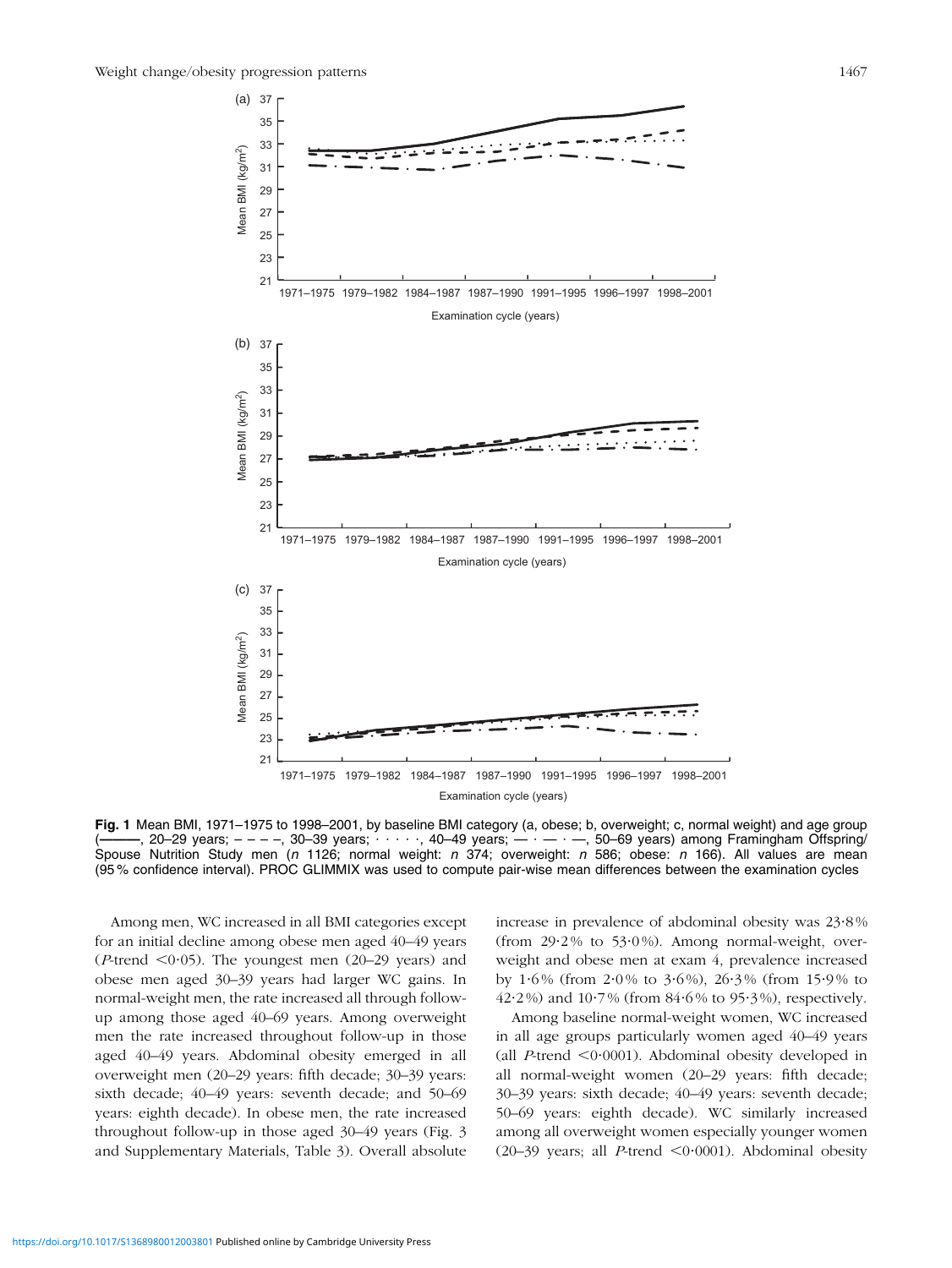<span id="page-5-0"></span>

Fig. 2 Mean BMI, 1971–1975 to 1998–2001, by baseline BMI category (a, obese; b, overweight; c, normal weight) and age group -, 20–29 years; – – – –, 30–39 years;  $\cdots$ , 40–49 years; —  $\cdots$ , 50–69 years) among Framingham Offspring/ Spouse Nutrition Study women (n 1268; normal weight: n 922; overweight: n 246; obese: n 100). All values are mean (95 % confidence interval). PROC GLIMMIX was used to compute pair-wise mean differences between the examination cycles

was already present in all age groups by exam 4. Among obese women WC increased all through follow-up only in those aged 30–49 years (both P-trend  $<0.0001$ ). Increase was larger in women aged 30–39 years. Generally, WC increase was more pronounced in women than in men ([Fig. 4](#page-7-0) and Supplementary Materials, Table 4). The prevalence (absolute) of abdominal obesity increased by  $42.1\%$  (from 29.1% to 71.2%) overall. The prevalence increased by  $31.6\%$  (from  $2.0\%$  to  $33.6\%$ ),  $52.6\%$  (from 35?5 % to 88?1 %) and 4?4 % (from 94?7 % to 99?1 %) in normal-weight, overweight and obese women at exam 4, respectively.

### Weight change

Mean weight change was  $5.7$  (sp  $0.3$ ) kg (range:  $-48.2$  to 52 $\cdot$ 7 kg) among men and 8 $\cdot$ 6 (sp 0 $\cdot$ 3) kg (range:  $-67\cdot$ 7 to 54.1 kg) among women. In multivariable-adjusted analyses, baseline normal-weight women gained 2.4 kg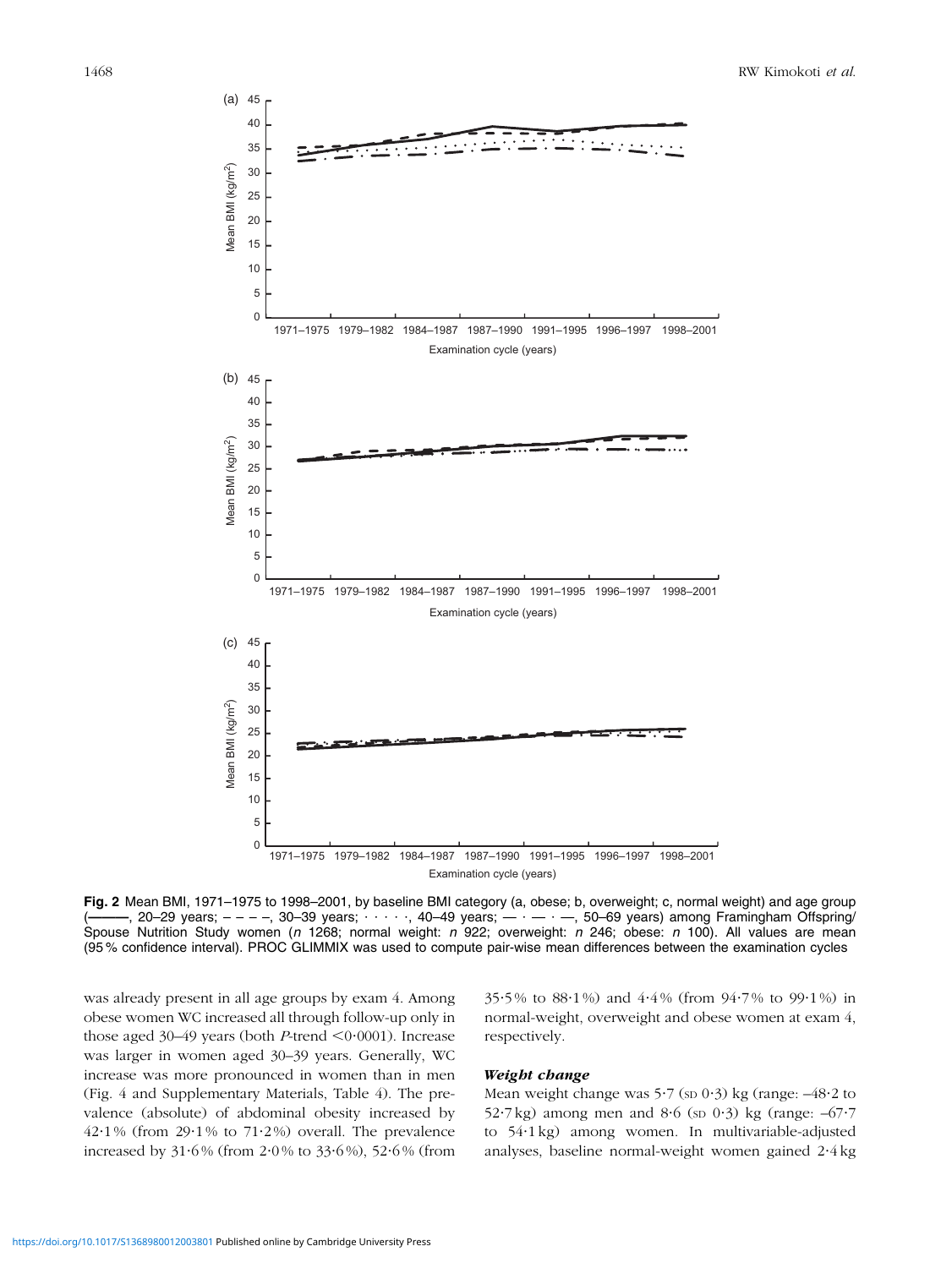<span id="page-6-0"></span>

**Fig. 3** Mean waist circumference (WC), 1987–1990 to 1998–2001, by baseline BMI category (a, obese; b, overweight; c, normal weight) and age group (-----, 20-29 years; - - -, 30-39 years;  $\cdots$ , 40-49 years;  $\cdots$ , 50-69 -, 20–29 years; – – –, 30–39 years;  $\cdots$ , 40–49 years; —  $\cdots$ , 50–69 years) among Framingham Offspring/Spouse Nutrition Study men (n 1084; normal weight: n 359; overweight: n 567; obese: n 158). All values are mean (95 % confidence interval). PROC GLIMMIX was used to compute pair-wise mean differences between the examination cycles

more than obese women and overweight women gained  $3.3 \text{ kg}$  more than obese women ( $P < 0.05$ ). In ageadjusted analyses, baseline normal-weight men gained more weight than obese men  $(6.3 \text{ (sn } 0.5) \text{ kg } v. 4.2)$ (sp 0.7) kg, respectively; df = 2;  $P < 0.0001$ ). The statistical significance of the association between weight gain and baseline BMI category was, however, attenuated in multivariable-adjusted models ( $P = 0.07$ ; [Fig. 5a\)](#page-8-0).

In secondary analysis, the statistical significance of weight change in relation to baseline BMI status became non-significant ( $P = 0.82$ ) after additional adjustment for baseline weight). However, adjusting for variables selected in backward elimination did not qualitatively alter the results (data not shown).

In multivariable-adjusted regression models, the youngest men  $(20-29 \text{ years})$  gained  $11.4 \text{ kg}$  more than older men (50–69 years); the equivalent weight gain for women was  $11.0 \text{ kg}$  (both sexes *P*-trend <0.0001). Weight gain continued into the fifth decade and then began to decline in the sixth decade among men. By contrast, women continued to gain weight into the sixth decade [\(Fig. 5b](#page-8-0)). Further adjustment for baseline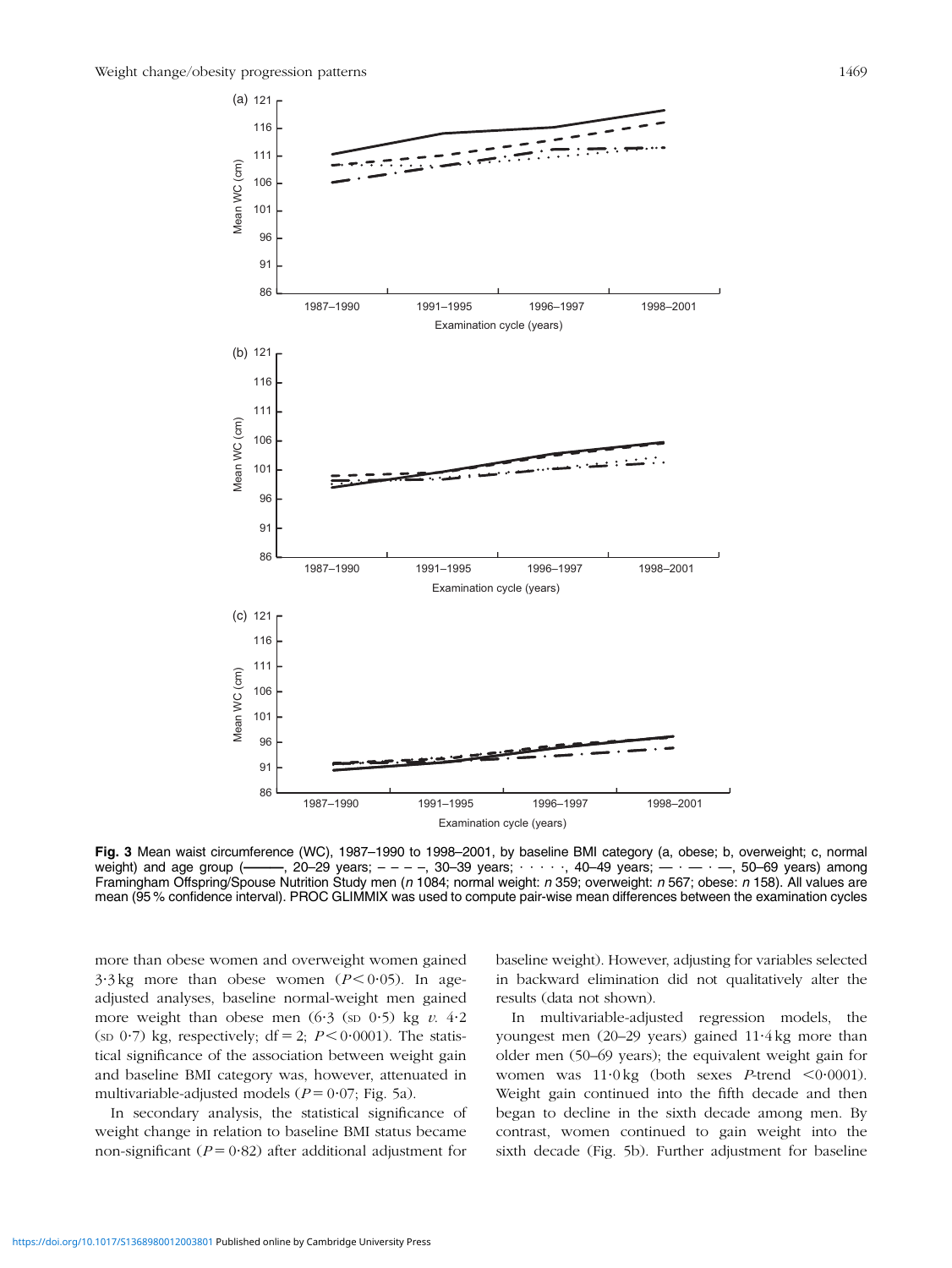<span id="page-7-0"></span>

Fig. 4 Mean waist circumference (WC), 1987–1990 to 1998–2001, by baseline BMI category (a, obese; b, overweight; c, normal weight) and age group (----, 20-29 years; - - -, 30-39 years;  $\cdots$ , 40-49 years;  $\cdots$ , 50-69 yea  $-$ , 20–29 years; – – – –, 30–39 years;  $\cdots$  , 40–49 years; —  $\cdots$  –, 50–69 years) among Framingham Offspring/Spouse Nutrition Study women (n 1202; normal weight: n 886; overweight: n 226; obese: n 90). All values mean (95 % confidence interval). PROC GLIMMIX was used to compute pair-wise mean differences between the examination cycles

weight and for variables selected in backward elimination did not materially alter the findings (data not shown).

## Discussion

Important sex and age differences were observed in patterns of BMI and weight change over the 26-year mean follow-up as well as in patterns of WC change during the 11-year mean follow-up. On average, increases in BMI (men:  $2.2 \text{ kg/m}^2$ ; women:  $3.7 \text{ kg/m}^2$ ), WC (men:  $5.7 \text{ cm}$ ; women: 15·1 cm) and weight (men: 5·7 kg; women: 8?6 kg) were larger in women than in men. BMI increase was generally more pronounced in younger adults (20–39 years); conversely, the largest BMI decrease occurred in obese older adults (50–69 years). Although more overweight women than men progressed to obesity and at an earlier age, the prevalence of overweight and obesity was higher in men than in women. The prevalence of obesity doubled in men and tripled in women. WC and/or the rate of WC increase decreased over time in all women; conversely, the rate increased throughout follow-up among normal-weight men aged 40–69 years, overweight men aged 40–49 years, as well as in obese men aged 30–49 years. Among normal-weight individuals, abdominal obesity developed in women only;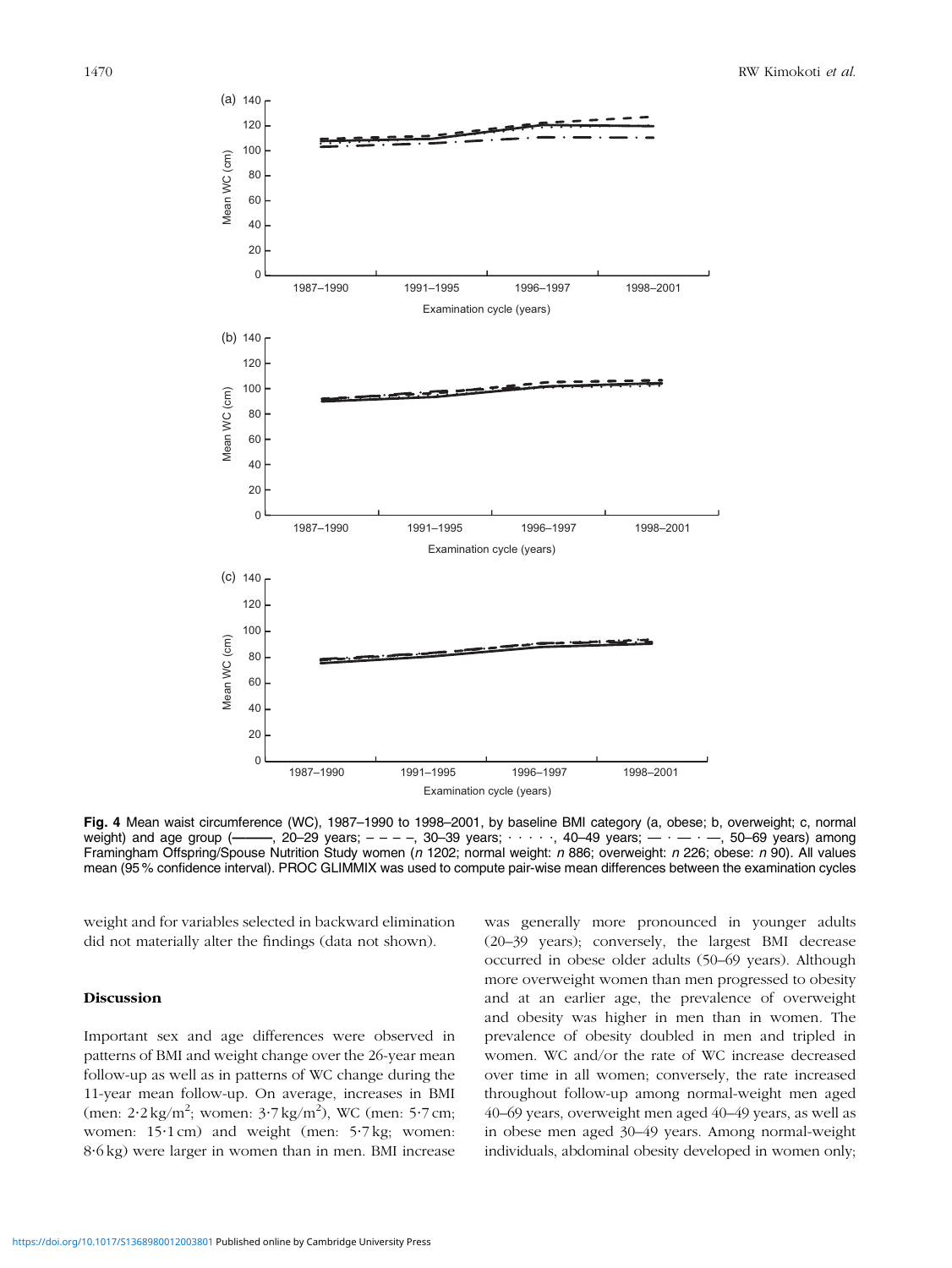<span id="page-8-0"></span>

Fig. 5 Multivariable-adjusted mean weight change (kg)\*, from 1971–1975 to 1998–2001, in Framingham Offspring/Spouse Nutrition Study men ( $\Box$ ) and women  $\Box$ ). (a) Mean weight change by baseline BMI category (men: n 1116; normal weight: n 369; overweight: n 582; obese: n 165; and women: n 1250; normal weight: n 909; overweight: n 242; obese: n 99); analyses were adjusted for baseline age, BMI category, physical activity index, smoking status (non-smoker, former smoker, current smoker) and alcohol intake. (b) Mean weight change by baseline age group (men: n 1116; 20–29 years: n 287; 30–39 years: n 409; 40–49 years: n 324; 50–69 years: n 96; and women: n 1250; 20–29 years: n 318; 30–39 years: n 425; 40–49 years: n 398; 50–69 years: n 109); analyses were adjusted for baseline age group, physical activity index, smoking status (non-smoker, former smoker, current smoker) and alcohol intake. Men: P-trend <0.0001; women: P-trend <0.0001. \*All values are least-squares means with their standard errors represented by vertical bars. Analysis of covariance was used to obtain multivariable-adjusted means and to identify significant differences in the BMI categories and age groups. <sup>a,b,c,d</sup>For each sex, mean values with unlike superscript letters were significantly different ( $P < 0.05$ ; Tukey's Honestly Significant Difference test)

abdominal obesity also emerged earlier in overweight women than in their male counterparts. The prevalence of abdominal obesity increased 1?8-fold in men and 2?4-fold in women. Younger adults, in particular young women, gained weight more rapidly and exhibited only a trend of decreasing weight gain with more advanced age (sixth decade of life and beyond).

Our results are largely consistent with those of the Tehran Lipid and Glucose Study  $(TLGS)^{(42)}$  $(TLGS)^{(42)}$  $(TLGS)^{(42)}$  and the West

of Scotland Twenty-07 Study<sup>[\(43\)](#page-11-0)</sup> that demonstrate greater WC gains in women and older men. Younger adults and women likewise had larger BMI gains in the Tromsø Study (15–20 years of follow-up) $\frac{644}{4}$ , as did younger adults in the  $TLGS^{(42)}$  $TLGS^{(42)}$  $TLGS^{(42)}$ , the West of Scotland Twenty-07 Study<sup>([43\)](#page-11-0)</sup>, the OsLof Study<sup>[\(45](#page-11-0))</sup> and the First National Health and Nutrition Survey (NHANES I) Epidemiologic Followup Study([46\)](#page-11-0) (follow-up: 7–11 years). In the US Coronary Artery Risk Development in Young Adults (CARDIA)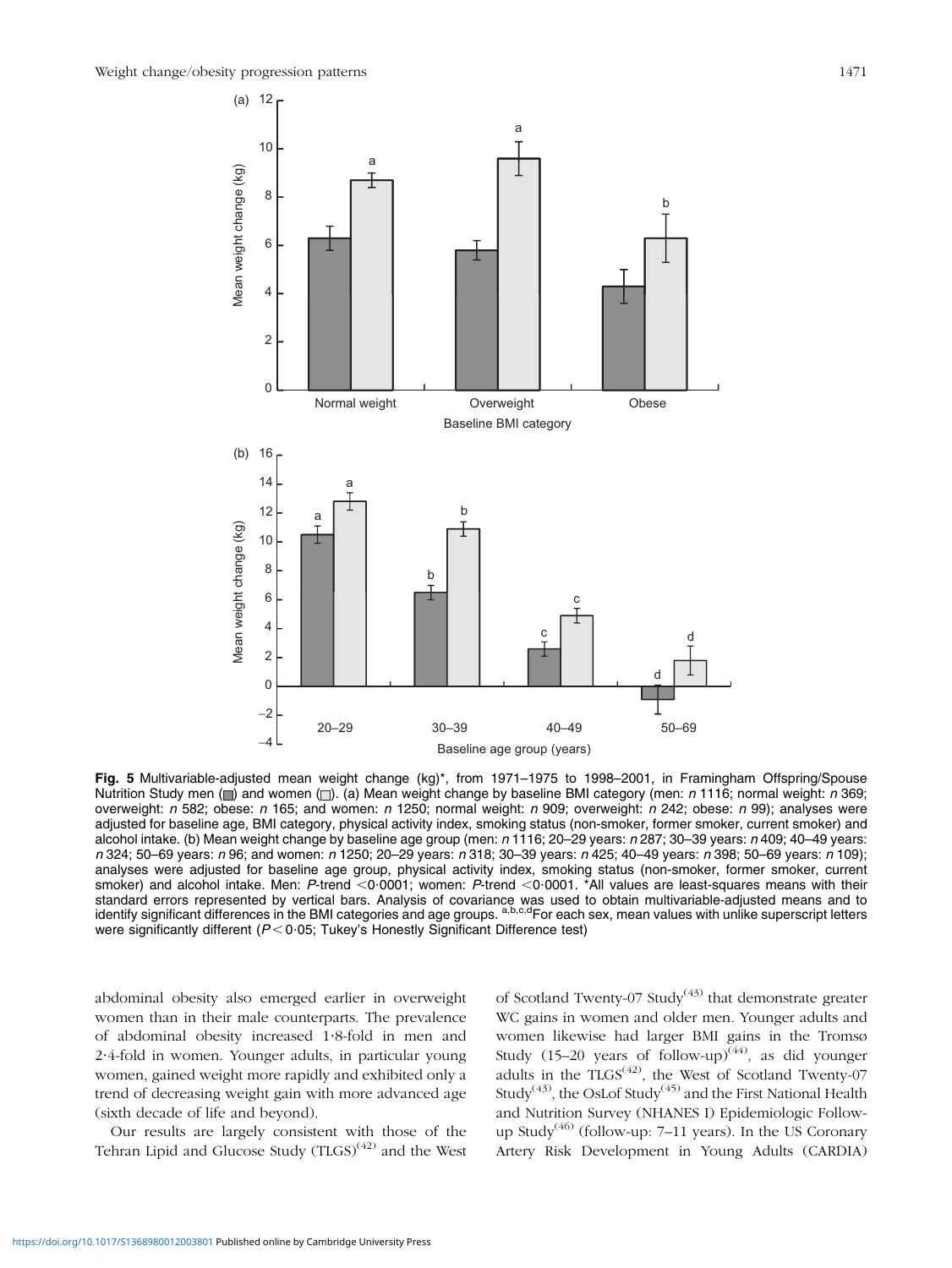study, BMI and WC increases were more pronounced in African Americans, particularly women, than in Caucasians during a 10-year follow-up<sup> $(47)$  $(47)$ </sup>. However, our study is the first to show the association between WC change and BMI status in prospective analysis. It is also unique in demonstrating BMI change in BMI categories in a wide range of age groups in long-term longitudinal analysis.

In NHANES  $I^{(48)}$  $I^{(48)}$  $I^{(48)}$ , weight gain was greatest in the youngest age group and decreased with advancing age, with loss occurring in older adults, over 20 years of follow-up, similar to FNS participants. In a recent FNS study (16 years of follow-up)<sup>[\(29](#page-11-0))</sup> as well as in the CARDIA study<sup>([47\)](#page-11-0)</sup>, San Antonio Heart Study<sup>([49](#page-11-0))</sup>, rural Wisconsin<sup>([50\)](#page-11-0)</sup>, the Canadian Multicentre Osteoporosis Study<sup>[\(51](#page-11-0))</sup>, the West of Scotland Twenty-07 Study<sup>( $43$ )</sup>, the Melbourne Colla-borative Cohort Study<sup>([52\)](#page-11-0)</sup>, the HUNT Study<sup>([53\)](#page-11-0)</sup> and the OsLof study<sup>([45\)](#page-11-0)</sup> (follow-up: 5–11 years), younger adults likewise gained more weight. Similar to the present study, larger weight gains also occurred in normal-weight and overweight women in the previous FNS study<sup>([29\)](#page-11-0)</sup>, NHANES  $I^{(48)}$  $I^{(48)}$  $I^{(48)}$ , HUNT<sup>([53\)](#page-11-0)</sup> and OsLof<sup>[\(45](#page-11-0))</sup> studies as well as in overweight Australian women<sup> $(52)$  $(52)$ </sup>. In the USA, younger, normal-weight and overweight African Americans generally gained more weight than their Caucasian counterparts; older African-American women, however, started losing weight earlier (fifth and sixth decades) and faster than Caucasian women<sup> $(47,48)$ </sup>. There were no differences in weight gain between Mexican Americans and Caucasians over an 8-year period<sup> $(49)$  $(49)$ </sup>. The present FNS prospective study provides information on weight change in relation to BMI status for the longest follow-up period in adults of diverse age range.

A striking result from the study was the emergence of abdominal obesity, which increases risk of many chronic diseases independently of total adiposity $(11-13)$ , particularly among women during follow-up. While weight gain might be expected, presence of abdominal obesity is among the first indications of detrimental metabolic changes. Women with abdominal obesity and the metabolic syndrome are at higher risk for CVD and diabetes mellitus than men $^{(15,21)}$  $^{(15,21)}$  $^{(15,21)}$  $^{(15,21)}$  $^{(15,21)}$ . Additionally, the rates of WC gain increased in middle-aged and older men all through follow-up. Moreover, obesity developed much earlier in overweight women than in overweight men and weight gain in women continued 10 years beyond that in men, through to the sixth age decade. FNS findings thus indicate that studies of obesity-related outcomes need to consider both abdominal and total obesity. Findings further advocate for sex- and age-specific preventive interventions with consideration of both abdominal and total adiposity. Particularly in women as well as middleaged and older men, focus needs to be on prevention of abdominal obesity. Conversely, total obesity appears to be a larger problem in younger adults.

Nutrition professionals and health promotion specialists are well positioned to continue advocating for and

providing lifestyle preventive intervention expertise for weight gain and obesity risk in adults<sup> $(54,55)$  $(54,55)$  $(54,55)$  $(54,55)$  $(54,55)$ </sup>. Abdominal obesity is shown to be responsive to physical activity independent of weight  $loss^{(56,57)}$  $loss^{(56,57)}$  $loss^{(56,57)}$ ; as such, exercise may be especially beneficial for women and older adults. Data on dietary interventions for abdominal obesity are not yet established. Public health nutrition professionals are further in an ideal position to tailor nutrition intervention strategies to the specific needs of men and women and to target the unique aspects of their habitual eating practices and dietary patterns, which differ markedly<sup> $(24-29)$  $(24-29)$  $(24-29)$ </sup>.

The strengths of our study include a well-characterized population, the long follow-up of men and women with a broad age range and incorporation of data on WC. Although FNS participants exhibited somewhat healthier profiles than FOS participants without dietary data, the differences were small and our findings are consistent with other FHS studies suggesting the representativeness of the FNS sample. Also, possible survival and response bias might somewhat limit the generalizability of our findings. The age distribution of the FNS sample did not enable the evaluation of older adults  $(\geq 60$  years at baseline). Similarly, we could not assess change in WC over the entire study period since WC measures were not available until exam 4. Other dietary and non-dietary factors including energy intake, carbohydrates, fats, marital status, parity and weight fluctuation were not available at baseline; as such their effect on weight change could not be determined but this has been done so in this cohort with shorter follow-up<sup> $(29)$  $(29)$ </sup>. The FNS cohort is exclusively white and of homogeneous socioeconomic status but study findings may be generalizable to adults of other racial/ethnic populations as biological mechanisms of weight change are expected to be similar in human populations, with genetics possibly accounting for any within- and between-population differences.

# **Conclusions**

Distinct patterns of BMI, WC and weight change and progression to overweight, obesity and abdominal obesity were observed in Framingham Study men and women. Younger women experienced the greatest weight gain and more women developed obesity and abdominal obesity, while many men, more overweight and obese at baseline, continued to gain WC throughout follow-up. Weight gain continued throughout the sixth decade among women but declined in the sixth decade among men. Obesity-related health outcomes need to be related to both total and abdominal obesity in studies. Furthermore, strategies for preventive interventions need to consider age- and sex-specific patterns of BMI, WC and weight change, with a particular focus on abdominal obesity in women as well as middle-aged and older men, early onset in men compared with women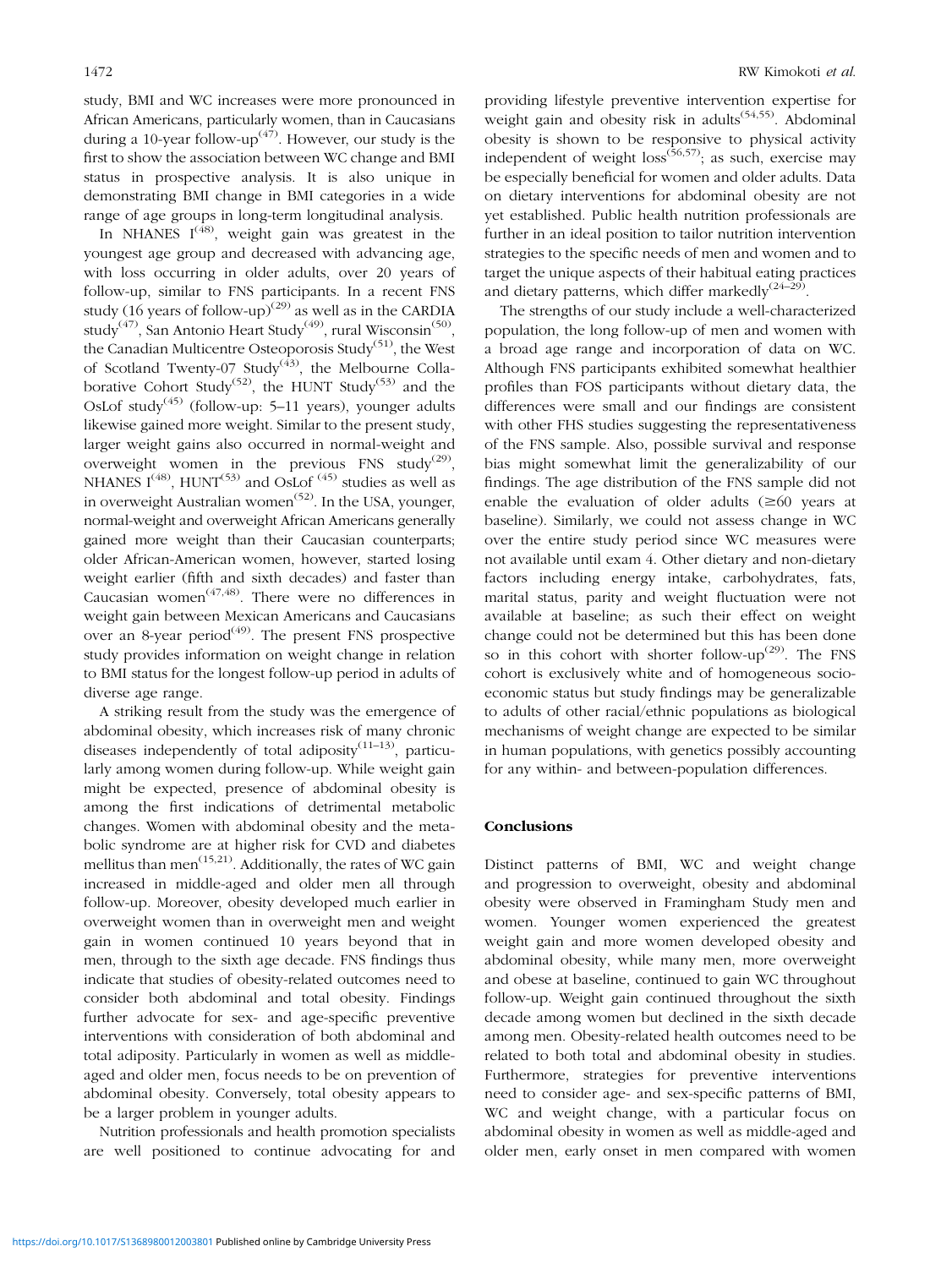<span id="page-10-0"></span>Weight change/obesity progression patterns 1473

and sex-specific patterns of weight gain in young adults. Further studies are needed on long-term patterns of weight change and progression to overweight, obesity and abdominal obesity during adulthood in populations of diverse race and ethnicity.

#### Acknowledgements

This work was supported by grants from the National Institutes of Health/National Heart, Lung, and Blood Institute, Bethesda, MD, USA (contracts R01-HL-60700, R01-HL-54776 and N01-HC-25195). The authors have no conflict of interest. R.W.K. and B.E.M. designed research with inputs from P.K.N.; P.G. and L.Z. conducted statistical analysis; R.W.K. wrote the paper with inputs from J.P.G., P.K.N. and B.E.M.; C.M.-O. and R.B.D. provided significant advice or consultation; R.W.K. and B.E.M. had primary responsibility for final content. All authors read and approved the final manuscript.

#### Supplementary Materials

For Supplementary Materials for this article, please visit http://dx.doi.org/10.1017/S1368980012003801

#### References

- 1. Withrow D & Alter DA (2011) The economic burden of obesity worldwide: a systematic review of the direct costs of obesity. Obes Rev 12, 131–141.
- 2. Finucane MM, Stevens GA, Cowan MJ et al. (2011) National, regional, and global trends in body-mass index since 1980: systematic analysis of health examination surveys and epidemiological studies with 960 countryyears and 9.1 million participants. Lancet 377, 557-567.
- 3. Ogden CL & Carroll MD (2010) Prevalence of Overweight, Obesity, and Extreme Obesity Among Adults: United States, Trends 1960–1962 Through 2007–2008. NCHS Health E-Stats, June 1010. Hyattsville, MD: National Center for Health Statistics.
- 4. Kelly T, Yang W, Chen CS et al. (2008) Global burden of obesity in 2005 and projections to 2030. Int J Obes (Lond) 32, 1431–1437.
- 5. Wang Y, Beydoun MA, Liang L et al. (2008) Will all Americans become overweight or obese? Estimating the progression and cost of the US obesity epidemic. Obesity (Silver Spring) 16, 2323–2330.
- 6. Guh DP, Zhang W, Bansback N et al. (2009) The incidence of co-morbidities related to obesity and overweight: a systematic review and meta-analysis. BMC Public Health 9, 88.
- 7. World Cancer Research Fund & American Institute for Cancer Research (2007) Food, Nutrition, Physical Activity, and the Prevention of Cancer: A Global Perspective. Washington, DC: AICR; available at http://www.dietandcancerreport.org/
- 8. Prospective Studies Collaboration, Whitlock G, Lewington S et al. (2009) Body-mass index and cause-specific mortality in 900000 adults: collaborative analyses of 57 prospective studies. Lancet 373, 1083–1096.
- 9. Balkau B, Deanfield JE, Després JP et al. (2007) International Day for the Evaluation of Abdominal Obesity (IDEA): a study of waist circumference, cardiovascular disease, and

diabetes mellitus in 168,000 primary care patients in 63 countries. Circulation 116, 1942-1951.

- Ford ES, Li C, Zhao G et al. (2010) Trends in obesity and abdominal obesity among adults in the United States from 1999–2008. Int J Obes (Lond) 35, 736–743.
- 11. Cornier MA, Després JP, Davis N et al. (2011) Assessing adiposity: a scientific statement from the American Heart Association. Circulation 124, 1996–2019.
- 12. Huxley R, Mendis S, Zheleznyakov E et al. (2010) Body mass index, waist circumference and waist:hip ratio as predictors of cardiovascular risk – a review of the literature. Eur J Clin Nutr  $64$ , 16-22.
- 13. Seidell JC (2010) Waist circumference and waist/hip ratio in relation to all-cause mortality, cancer and sleep apnea. Eur J Clin Nutr  $64$ , 35-41.
- Alberti KG, Eckel RH, Grundy SM et al. (2009) Harmonizing the metabolic syndrome: a joint interim statement of the International Diabetes Federation Task Force on Epidemiology and Prevention; National Heart, Lung, and Blood Institute; American Heart Association; World Heart Federation; International Atherosclerosis Society; and International Association for the Study of Obesity. Circulation 120, 1640–1645.
- 15. Roger VL, Go AS, Lloyd-Jones DM et al. (2012) Heart disease and stroke statistics – 2012 update: a report from the American Heart Association. *Circulation* 125, e2–e220.
- 16. Grundy SM (2008) Metabolic syndrome pandemic. Arterioscler Thromb Vasc Biol 28, 629–636.
- 17. Ford ES, Li C & Zhao G (2010) Prevalence and correlates of metabolic syndrome based on a harmonious definition among adults in the US. *J Diabetes* 2, 180-193.
- 18. Danaei G, Ding EL, Mozaffarian D et al. (2009) The preventable causes of death in the United States: comparative risk assessment of dietary, lifestyle, and metabolic risk factors. PLoS Med 6, e1000058.
- 19. Jia H & Lubetkin EI (2010) Trends in quality-adjusted lifeyears lost contributed by smoking and obesity. Am J Prev Med 38, 138-144.
- 20. World Health Organization (2000) Obesity: Preventing and Managing the Global Epidemic. Report of a WHO Consultation. WHO Technical Report Series no. 894. Geneva: WHO; available at http://www.who.int/nutrition/ publications/obesity/WHO\_TRS\_894/en/index.html
- 21. Lovejoy JC & Sainsbury A; Stock Conference 2008 Working Group (2009) Sex differences in obesity and the regulation of energy homeostasis. Obes Rev 10, 154–167.
- 22. Wizemann TM & Pardue ML (editors), Committee on Understanding the Biology of Sex and Gender Differences, Board on Health Sciences Policy, Institute of Medicine (2001) Exploring the Biological Contributions to Human Health: Does Sex Matter? Washington, DC: National Academy Press; available at http://www.nap.edu/catalog/ 10028.html
- 23. Mosca L, Benjamin EJ, Berra K et al. (2011) Effectivenessbased guidelines for the prevention of cardiovascular disease in women – 2011 update: a guideline from the American Heart Association. Circulation 123, 1243–1262.
- 24. Quatromoni PA, Copenhafer DL, D'Agostino RB et al. (2002) Dietary patterns predict the development of overweight in women: The Framingham Nutrition Studies. J Am Diet Assoc **102**, 1240-1246.
- 25. Sonnenberg L, Pencina M, Kimokoti R et al. (2005) Dietary patterns and the metabolic syndrome in obese and non-obese Framingham women. Obes Res 13, 153–162.
- 26. Millen BE, Pencina MJ, Kimokoti RW et al. (2006) Nutritional risk and the metabolic syndrome in women: opportunities for preventive intervention from the Framingham Nutrition Study. Am J Clin Nutr 84, 434–441.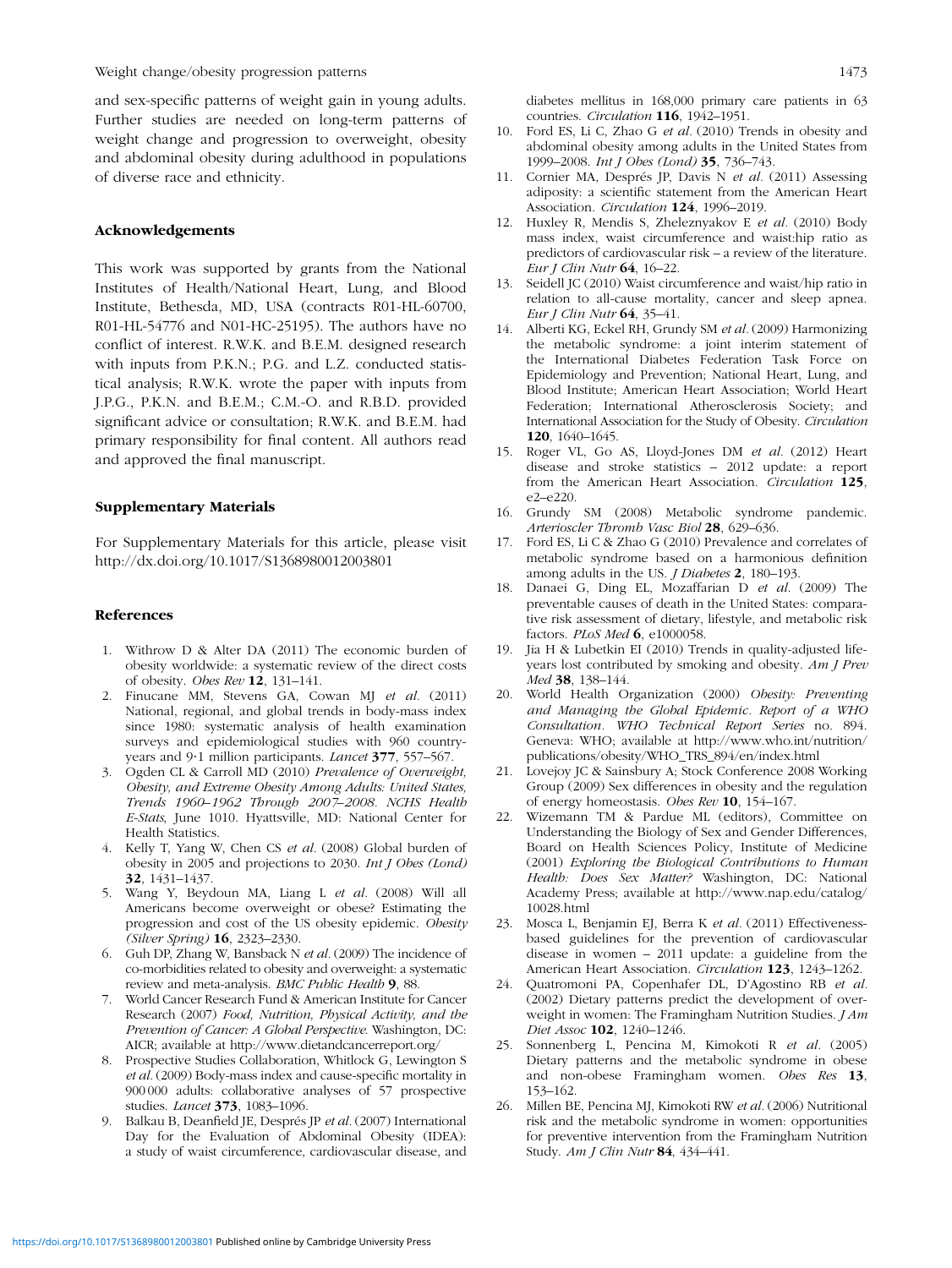- <span id="page-11-0"></span>27. Wolongevicz DM, Zhu L, Pencina MJ et al. (2009) Diet quality and obesity in women: the Framingham Nutrition Studies. Br J Nutr 103, 1223–1229.
- 28. Wolongevicz DM, Zhu L, Pencina MJ et al. (2010) An obesity dietary quality index predicts abdominal obesity in women: potential opportunity for new prevention and treatment paradigms. J Obes 2010, pii: 945987.
- 29. Kimokoti RW, Newby PK, Gona P et al. (2010) Diet quality, physical activity, smoking status, and weight fluctuation are associated with weight change in women and men. J Nutr 40, 1287–1293.
- 30. Dawber TR (1980) The Framingham Study: The Epidemiology of Atherosclerotic Disease. Cambridge, MA: Harvard University Press.
- 31. Kannel WB, Feinleib M, McNamara PM et al. (1979) An investigation of coronary heart disease in families. The Framingham offspring study. Am J Epidemiol 110, 281–290.
- 32. Millen BE, Quatromoni PA, Copenhafer DL et al. (2001) Validation of a dietary pattern approach for evaluating nutritional risk: the Framingham Nutrition Studies. J Am Diet Assoc **101**, 187-194.
- 33. Millen BE, Quatromoni PA, Pencina MJ et al. (2005) Unique dietary patterns and chronic disease risk profiles of adult men: the Framingham nutrition studies. J Am Diet Assoc 105, 1723–1734.
- 34. Abraham S, Johnson CL, Najjar MF et al. (1979) Weight and height of adults 18–74 years of age. United States, 1971–1974. Vital Health Stat 11 211, 1–49.
- 35. US Department of Health and Human Services, National Institutes of Health & National Heart, Lung, and Blood Institute (1998) Clinical Guidelines on the Identification, Evaluation, and Treatment of Overweight and Obesity in Adults. NIH Publication no. 98-4083. http://www. nhlbi.nih.gov/guidelines/obesity/ob\_home.htm (accessed March 2012).
- 36. Stoudt H, Damon A & McFarland R (1970) Skinfolds, body girths, biacromial diameter and selected anthropometric indices of adults. United States, 1960–1962. Vital Health Stat 11 35, 1-69.
- 37. Cupples LA & D'Agostino RB (1987) Some risk factors related to the annual incidence of cardiovascular disease and death by using pooled repeated biennial measurements: Framingham Heart Study, 30-year follow-up. In The Framingham Study: An Epidemiological Investigation of Cardiovascular Disease. NIH Publication no. 87-2703 (NTIS PB87-177499), Section 34 [WB Kannel, PA Wolf and RJ Garrison, editors]. Washington, DC: Department of Health and Human Services.
- 38. Kannel WB & Sorlie P (1979) Some health benefits of physical activity. The Framingham Study. Arch Intern Med 139, 857–861.
- 39. Kreger BE, Splansky GL & Schatzkin A (1991) The cancer experience in the Framingham Heart Study cohort. Cancer 67, 1–6.
- 40. Lomax RG (2007) An Introduction to Statistical Concepts. Mahwah, NJ: Lawrence Erlbaum Associates.
- 41. Hu FB (2008) Obesity Epidemiology. New York: Oxford University Press.
- 42. Hosseinpanah F, Barzin M, Eskandary PS et al. (2009) Trends of obesity and abdominal obesity in Tehranian adults: a cohort study. BMC Public Health 9, 426.
- 43. Ebrahimi-Mameghani M, Scott JA, Der G et al. (2008) Changes in weight and waist circumference over 9 years in a Scottish population. Eur J Clin Nutr 62, 1208–1214.
- 44. Jacobsen BK, Njølstad I, Thune I et al. (2001) Increase in weight in all birth cohorts in a general population: The Tromsø Study, 1974–1994. Arch Intern Med 161, 466–472.
- 45. Reas DL, Nygård JF, Svensson E et al. (2007) Changes in body mass index by age, gender, and socio-economic status among a cohort of Norwegian men and women (1990–2001). BMC Public Health 7, 269.
- Williamson DF, Kahn HS, Remington PL et al. (1990) The 10-year incidence of overweight and major weight gain in US adults. Arch Intern Med 150, 665-672.
- 47. Lewis CE, Jacobs DR, McCreath H et al. (2000) Weight gain continues in the 1990s: 10-year trends in weight and overweight from the CARDIA study. Coronary Artery Risk Development in Young Adults. Am J Epidemiol 151, 1172–1181.
- 48. Sheehan TJ, DuBrava S, DeChello LM et al. (2003) Rates of weight change for black and white Americans over a twenty year period. Int J Obes Relat Metab Disord 27, 498–504.
- 49. Valdez R, Mitchell BD, Haffner SM et al. (1994) Predictors of weight change in a bi-ethnic population. The San Antonio Heart Study. Int J Obes Relat Metab Disord 18, 85-91.
- 50. Rothacker DQ & Blackburn GL (2000) Obesity prevalence by age group and 5-year changes in adults residing in rural Wisconsin. *J Am Diet Assoc* 100, 784-790.
- 51. Hopman WM, Leroux C, Berger C et al. (2007) Changes in body mass index in Canadians over a five-year period: results of a prospective, population-study. BMC Public Health 7, 150.
- 52. Ball K, Crawford D, Ireland P et al. (2003) Patterns and demographic predictors of 5-year weight change in a multiethnic cohort of men and women in Australia. Public Health Nutr **6**, 269-280.
- 53. Drøyvold WB, Nilsen TI, Krüger O et al. (2006) Change in height, weight and body mass index: longitudinal data from the HUNT Study in Norway. Int J Obes (Lond) 30, 935-939.
- 54. Seagle HM, Strain GW, Makris A et al. (2009) Position of the American Dietetic Association: weight management. J Am Diet Assoc 109, 330-346.
- 55. Popkin BM (2009) What can public health nutritionists do to curb the epidemic of nutrition-related noncommunicable disease? Nutr Rev 67, Suppl. 1, S79–S82.
- 56. Janiszewski PM & Ross R (2009) The utility of physical activity in the management of global cardiometabolic risk. Obesity (Silver Spring) 17, Suppl. 3, S3–S14.
- 57. Nicklas BJ, Wang X, You T et al. (2009) Effect of exercise intensity on abdominal fat loss during calorie restriction in overweight and obese postmenopausal women: a randomized, controlled trial. Am J Clin Nutr 89, 1043-1052.